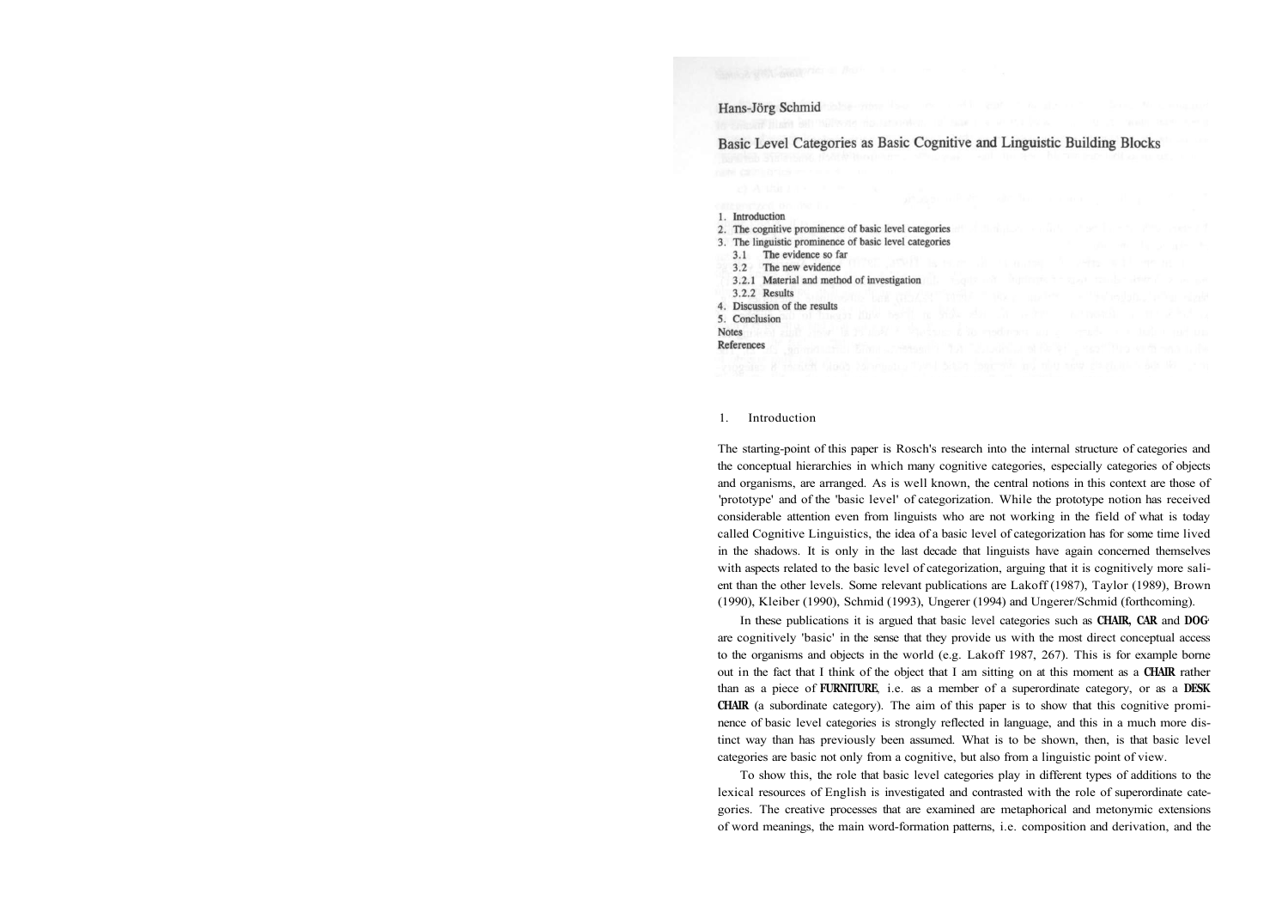## Basic Level Categories as Basic Cognitive and Linguistic Building Blocks

#### Hans-Jörg Schmid

formation of fixed expressions or idioms. These processes were selected because between them, metaphor, metonymy, word-formation and idiom-formation provide the main means of extending the lexicon of a language (Dirven 1985; Lipka 1990, forthcoming). Consequently it is in these areas that one would look for 'basic' linguistic items from which others are derived.

2. The cognitive prominence of basic level categories

To start with, it will be helpful to recapitulate the major findings on the cognitive prominence of basic level categories.

a) In one of a series of experiments Rosch et al. (1976, 387ff) asked American college students to write down lists of attributes for superordinate categories (e.g. **FURNITURE, FRUIT),**  basic level categories (e.g. **CHAIR, TABLE, APPLE, PEACH**) and subordinate categories (e.g. **KITCHEN CHAIR,** J**ONATHAN APPLE**).The lists were analysed with regard to the number of attributes that were shared by the members of a category; Rosch et al. were thus looking for what one may call "category-wide attributes" (cf. Ungerer/Schmid forthcoming, ch. 2). The result of their analysis was that on average, basic level categories could muster 8 categorywide attributes, while for superordinate categories the scores were between 0 (for **FURNITURE)**  and 3 category-wide attributes (for **FRUIT**). The scores for subordinate categories were a little higher than those on the basic level, but many of these attributes were shared by neighbouring categories and this means that their distinctive power is considerably reduced. The usual, and indeed quite convincing, interpretation for this finding is that basic level categories represent the most useful and cognitively efficient way of subsuming the individuals in the world in categories (e.g. Kleiber 1990, 88ff). It is on this level that we find an ideal balance between, on the one hand, the similarity of the members within a category, and on the other hand the, difference of these members to the members of a neighbouring category.<sup>2</sup>

A conclusion that may be drawn from this is that if one regards naming category-wide attributes as a form of conceptual analysis, basic level categories seem to be conceptually prominent, since it is for them that the largest numbers of distinctive category-wide attributes are named.

b) A second factor is the common overall shape of category members, which was tested by Rosch et al. by manipulating outline drawings of objects and organisms. The easiest way to understand what lies behind this is if one tries to imagine, or indeed draw, a pictorial representation of the superordinate category **FURNITURE** as opposed to **CHAIR** or **TABLE**. While I have no difficulty in conjuring up a mental image of a chair or table, for furniture all I can do is think of a whole collection of different pieces or fall back on one of the basic level categories. The reason is that the overall shapes of all the different objects that are subsumed in the superordinate category **FURNITURE** are fairly diverse (just think of beds, sofas, tables, chairs, cupboards and bookshelves). The contribution of the outer shape to the formation of a superordinate category is therefore very limited. For different kinds of chairs or tables, however, it is perfectly possible to identify a category member on the basis of its overall shape. In addition, the common overall shape of the objects collected in a basic level category allows for the storage of the category prototype as a perceptual *gestalt<sup>3</sup>* 

So not just from a conceptual, but also from a perceptual point of view, basic level categories seem to be more easily digestible, because one can discern the basic level category a certain object belongs to from its most direct property, namely from its visual gestalt. More complex properties like function or origin, which are crucial for the membership in superordinate categories are not so important.

c) A third finding by Rosch and her colleagues (1976, 393ff) is that only when they are categorized on the basic level can objects be related to characteristic actions. Taking the example **CHAIR**, it is easy to see that no matter what kinds of chairs we are dealing with, frequent ways of interacting with them are the actions of sitting down and getting up. These complex actions can be broken down into a number of more simple motor movements like bending one's knees and waist and reaching down to the armrests or the seat. By contrast, it is impossible to find such simple motor movements which are valid for all members of the superordinate category **FURNITURE.** Y**OU** lie down on a bed, you put things on a bookshelf, you open a cupboard, and you eat and write on a table.

Thus the feeling that there are certain motor movements which 'belong' to a whole class of objects only applies to the basic level of categorization. (As in the case of category-wide attributes, the motor movements related to neighbouring subordinate categories like **KITCHEN CHAIR** or **DESK-CHAIR** are too similar to contribute to a distinction between them.) Strictly speaking, common motor movements are not a cognitive criterion in a narrow sense of the word; but, they are nevertheless very important for our understanding and conceptualization of objects and the categories to which they belong, because it is only when we interact with them, when we handle and employ them, that we really come to know the objects around us.

d) A final point which indicates the cognitive prominence of basic level categories is that only basic level categories have a full-fledged prototype structure consisting of a prototype, or more precisely a prototypical subcategory, good members, bad members, a periphery and fuzzy boundaries. Obviously this claim is less straightforward than those made in the last three sections and therefore it requires further elaboration.

In his book on prototype semantics Kleiber (1990) shows that what he calls *La Version standard de la sémantique du prototype* erroneously took 'superficial' prototype effects to be psychologically real phenomena. He goes on to argue that an extended version of prototype theory should be espoused. According to this version the idea that prototypes have a share in the actual processing of categories is rejected. Instead, prototypicality itself is seen as a prototypical notion (Geeraerts 1988), and the principle of family resemblances (Wittgenstein 1958, 66f; Rosch/Mervis 1975) is invoked to explain category coherence. Although Kleiber's criticism of earlier prototype theory is certainly warranted, there is yet another way to overcome its shortcomings, which is based on a systematic differentiation of types of categories and levels of categorization (cf. Brown 1990, Ungerer 1994). Thus one may argue that the view of prototypes as cognitive reference-points which guide the processing of categories is valid but, and this is important, only on the basic level of object and organism categories (Ungerer/Schmid forthcoming). On the other two levels of conceptual hierarchies, however, and in other types of categories, for instance locative relations (i.e. 'prepositions' such as **OVER, UP, OUT**) or abstract concepts (e.g. **IDEA, ARGUMENT, LOVE**), other principles of cate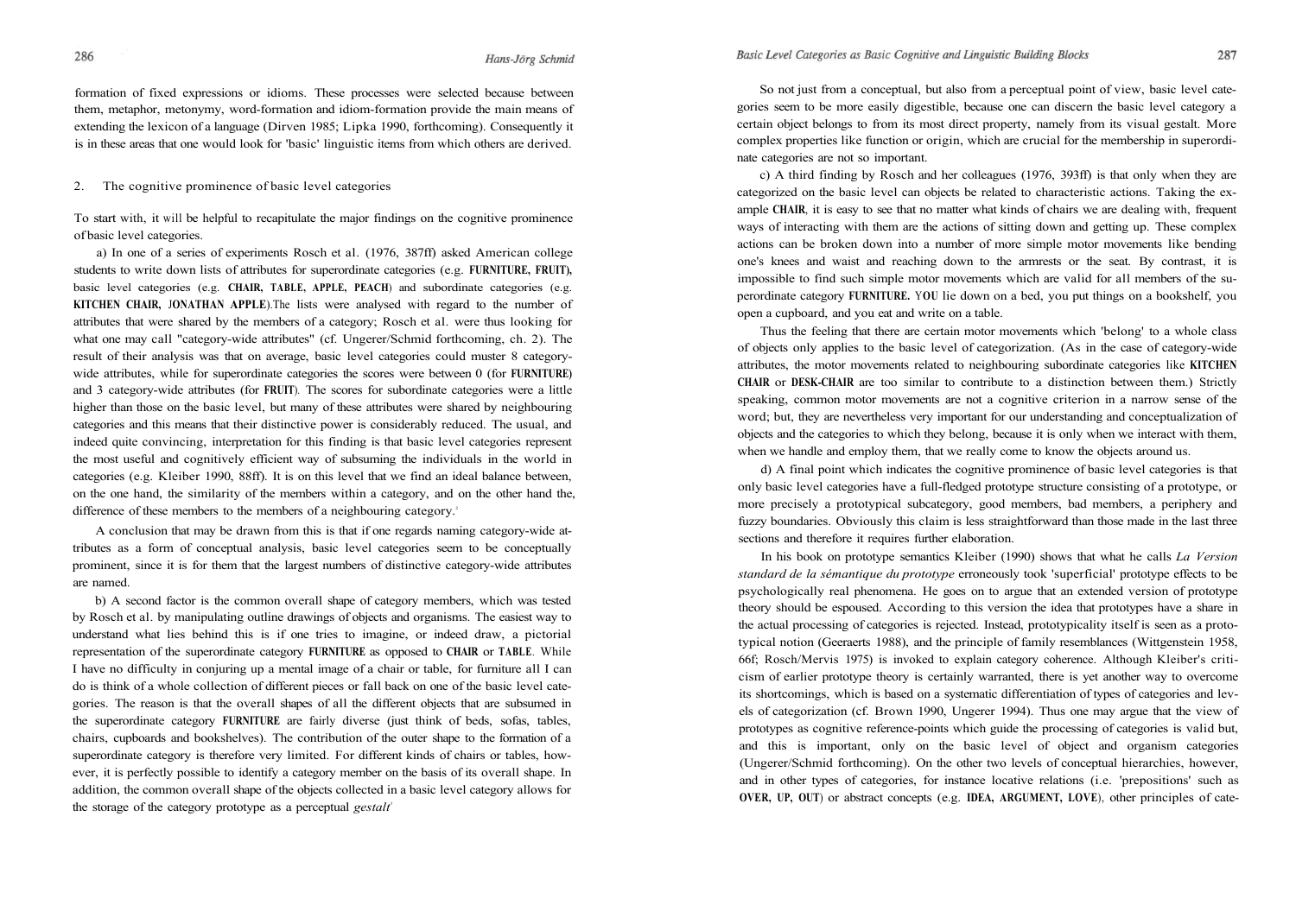gory formation such as family resemblances, image schemas and metaphorical and metonymic mappings are at work.

Summarizing the cognitive prominence of the basic level, the main point is certainly that basic level categories seem to be structured in such a way as to make the conceptual processing of the large variety of things in the world as effective as possible. Therefore, they may be regarded as providing the most natural cognitive access to the concrete entities in the world. Conceptual and perceptual aspects that have been mentioned here are:<sup>4</sup>

- the large number of distinctive category-wide attributes
- the common overall shape which contributes to the potential for gestalt perception
- the common motor movements.

All these factors contribute to the fact that on the basic level the effective prototype structure of categories is manifested in its best form. These aspects also indicate that it is on the basic level that the focus of the human interest in the world lies (Ungerer 1994, 149). Of course, the focus of interest may vary depending on people's experience and knowledge, or, speaking more generally, the basic level is context- and culture-dependent; but this is an issue that can only be mentioned here in passing (see Dougherty 1978, Lakoff 1987, 37f).

3. The linguistic prominence of basic level categories

3.1 The evidence so far

Moving now to the linguistic prominence of basic level categories, the evidence that has been collected so far (cf. Brown 1958, 1965, Cruse 1977) suggests that

- names for basic level categories are learnt first by children
- names for basic level categories tend to be monomorphemic
- basic level categories are used when the referent is first introduced into a discourse or text
- names for basic level categories are used most frequently.

However, this evidence can be viewed with some scepticism because, on the whole, it is not based on systematic observations; these findings represent a motley collection of data from the fields of language acquisition, morphology, discourse analysis and vocabulary frequency studies. The dependence of the basic level on personal experience and the cultural background may also lead to some confusion, as the work of Rosch herself, where the biological hierarchies yielded quite unexpected results, has shown (Rosch et al. 1976, 431f). It thus seems clear that in order to corroborate the linguistic basicness of basic level terms, more systematic evidence, particularly from the field of lexicology, is needed.

3.2 The new evidence

# 3.2.1 Material and method of investigation

For this study of the potential of words for extending the lexicon, basic level terms are contrasted with superordinate terms. The material is a selection of 75 lexemes whose central sense denotes basic level categories of concrete objects and organisms, and 25 immediately related superordinate lexemes. The choice of examples of basic level terms was guided by the cognitive criteria of basic level categories which were recapitulated above. In addition, care was taken that a direct superordinate lexeme (e.g. *vehicle* for **CAR** rather than *object* or *thing)* exists in the common core of English and that both the basic level and the superordinate terms were morphologically simple, i.e. monomorphemic. Below, a list of the one hundred items that were selected is given. (In the list, a query indicates doubts about the status of a superordinate as regards either colloquiality or fit with the basic level categories and an asterisk that a monomorphemic lexeme could not be found.)

| 1.  | beverage:             | tea    | milk    | juice     |
|-----|-----------------------|--------|---------|-----------|
| 2.  | building*:            | house  | church  | tower     |
| 3.  | clothes:              | shirt  | jacket  | coat      |
| 4.  | crockery:             | cup    | plate   | bowl      |
| 5.  | cutlery*:             | knife  | fork    | spoon     |
| 6.  | fabric:               | cotton | silk    | wool      |
| 7.  | fitting *?:           | carpet | curtain | lamp      |
| 8.  | food:                 | bread  | meat    | cheese    |
| 9.  | footwear*:            | shoe   | boot    | sandal    |
| 10. | fruit:                | banana | apple   | peach     |
| 11. | furniture:            | chair  | table   | bed       |
| 12. | headgear*:            | hat    | cap     | helmet    |
| 13. | insect:               | fly    | wasp    | bug       |
| 14. | (musical) instrument: | piano  | trumpet | flute     |
| 15. | jewellery*:           | ring   | brooch  | necklace* |
| 16. | locality *?:          | city   | town    | village   |
| 17. | mammal:               | dog    | cat     | horse     |
| 18. | plant:                | tree   | flower  | bush      |
| 19. | planet:               | earth  | sun     | moon      |
| 20. | stationery*:          | paper  | pen     | envelope  |
| 21. | tool:                 | saw    | hammer  | drill     |
| 22. | toy:                  | doll   | ball    | seesaw*   |
| 23. | vegetable:            | pea    | carrot  | bean      |
| 24. | vehicle:              | car    | bus     | boat      |
| 25. | weapon:               | sword  | pistol  | cannon    |

Table 1: List of categories chosen for the analysis

The quantitative analysis carried out for these lexemes was based on two dictionaries, namely the *Oxford Advanced Learner's Dictionary,* 4th ed., and Lehnert's *Rückläufiges Wörterbuch.* It must be emphasized that the two dictionaries only provided the operational criterion which served as an objective measure of the frequency of the processes. Theoretical implications concerning notions like "lexicalization" or "institutionalization" are not intended (cf. Bauer 1983, 42ff; Lipka 1992).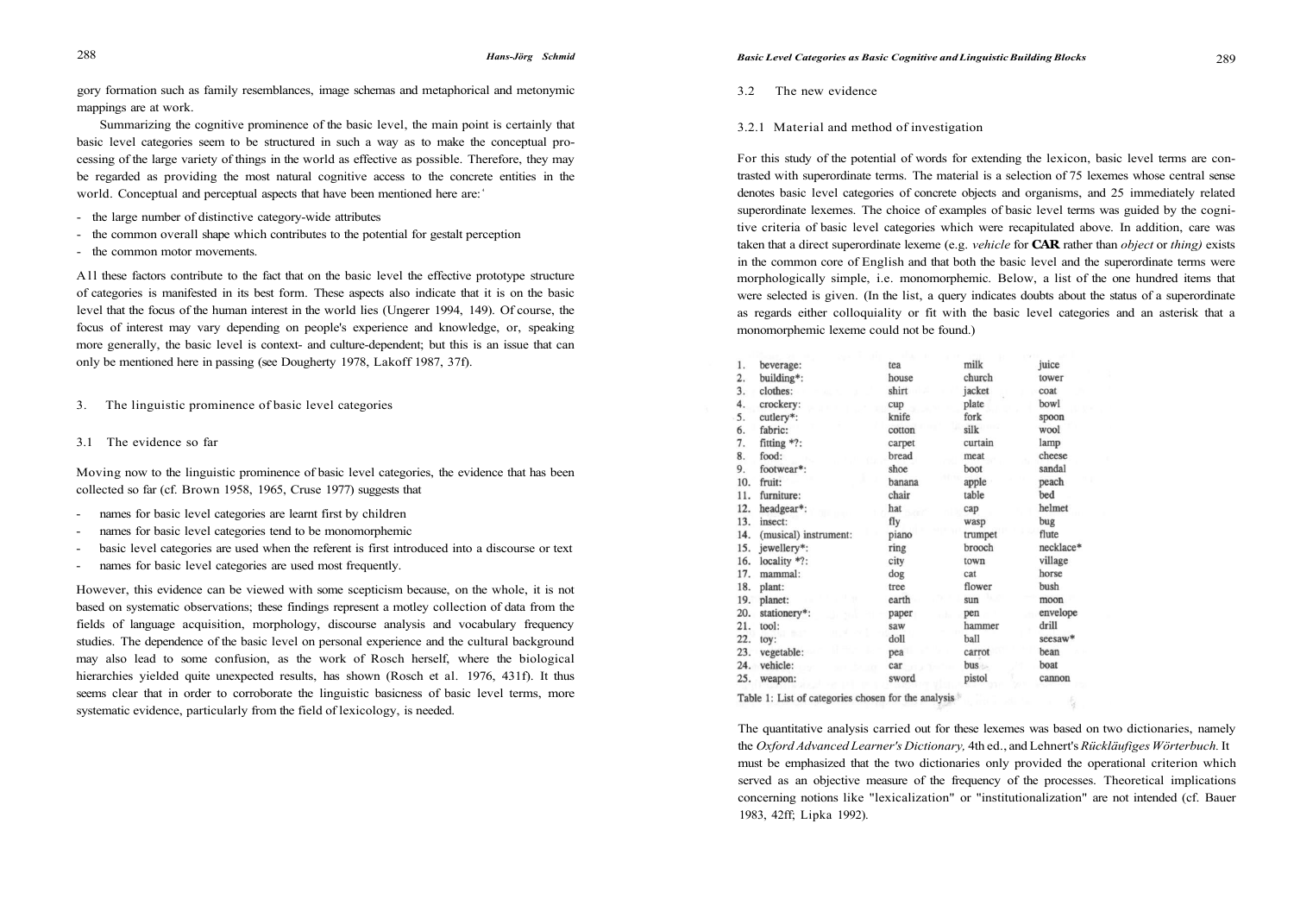On the basis of the entries in the two reference works the following parameters were ana-

- a) Metaphors: The number of senses of a lexeme that represent clear cases of metaphorical extensions (e.g. *bed* 'layer of clay, rock etc below the surface soil'). Metaphor is defined as a transfer of a structural relation from one cognitive model to another; this relation is based on conceptual similarity between the structures of the models (cf. Ungerer/Schmid forthcoming, ch. 3.1).
- b) Metonymies: The number of senses of a lexeme that are clear cases of metonymic extensions (e.g. *chair* 'person in charge of a meeting'). Metonymy is defined as the mapping of one category within a cognitive model on another category within the same model; this mapping is based on conceptual contiguity within one model (Ungerer/Schmid forthcoming, ch. 3.1).
- c) Derivations: The number of derivations from the morphological base, especially suffixations and zero-derivations (e.g. *bed* v 'place or fix something firmly'). Multiple meanings of one derivative form were also counted.
- d) Modifiers in compounds: The number of compounds in which the lexeme acts as modifier (e.g. *bedfellow, bedroom).*
- e) Heads in compounds: The number of compounds in which the lexeme acts as head (e.g. *marriage bed, double bed).* This is the parameter where Lehnert's *Rückläufiges Wörterbuch* was used because this type of compound cannot be located systematically in a 'normal' dictionary.
- f) Figurative derivations and compounds: The number of items in c) and d) with a figurative meaning (e.g. *bed* v 'have sexual intercourse with (sb)', *bedrock* 'basic facts or principles').
- g) Fixed expressions: The number of fixed expressions based on the lexeme (e.g. *have got out of bed on the wrong side* 'be bad-tempered for the whole day').

# 3.2.2 Results

Below, the results of the analysis are presented in two ways. First, in order to give a glimpse of the kind of lexical material that is involved in this study, the results for the examples *furniture* vs. *chair, table* and *bed* are listed in table 2 on the next page. Looking at the table one can see that the superordinate category *furniture* can only muster a small number of compounds, in which it functions as head. None of the other creative processes are represented. By contrast, the three basic level categories are extremely productive as far as lexicalized figurative uses, word-formation patterns and the formation of fixed expressions is concerned. The most productive item of the three is *bed,* with no less than 5 metaphorical and 1 metonymic senses, 9 derivations, 18 compounds as modifier, 38 compounds as head, 7 figurative derivations or compounds and 10 fixed expressions.

Second, it is interesting to obtain a quantitative overview of the results. This will allow us to abstract from single categories and to make some conjectures as to the general potential of superordinates and basic level categories for triggering creative processes in the lexicon. Such an overview is provided in table 3 where scores for the first three groups of basic level terms

| abed<br>a)<br>$\widehat{B}$<br>Ð<br>G<br>G<br>e)<br>Đ<br>multiplication-table<br>experience table<br>frequency table<br>butterfly table<br>manning table<br>dressing table<br>table manners<br>periodic table<br>table v, 'leave (a proposal etc.) for<br>on the table 'offered for discussion'<br>concsle-table<br>writing-table<br>ord's table<br>turn the tables 'reverse a situation'<br>corbel-table<br>table tennis<br>steam table<br>plane-table<br>gipsy table<br>table-knife<br>tablespoon<br>under the table '(of money) paid<br>high table<br>tableware<br>turn-table<br>pier table<br>table v, 'submit for discussion'<br>end table<br>ife-table<br>discussion at some future date<br>at table 'while having a meal'<br>'large area of high levelland'<br>put one's cards on the table<br>people seated at a table for<br>food provided at table'<br>systematically arranged'<br>drink sb under the table<br>those marked by $\lq$ in c)<br>'list of facts or figures<br>the negotiating table<br>Communion-table<br>negotioating table<br>gate-legged table<br>Pembroke table<br>mortality table<br>imposing table<br>refectory table<br>gate-leg table<br>table-turning<br>kidney table<br>coffee table<br>round table<br>bench-table<br>water-table<br>work-table<br>oran table<br>toilet table<br>time-table<br>table-linen<br>table-cloth<br>pool table<br>flap table<br>table-talk<br>table-mat<br>tea-table<br>a meal'<br>a)<br>$\widehat{E}$<br>Б<br>G<br>Đ<br>$\widehat{e}$<br>revolving chair<br>Windsor chair<br>stacking-chair<br>walking chair<br>Morris chair<br>tailor's chair<br>wicker-chair<br>curule chair<br>barrel chair<br>camp-chair<br>cane chair<br>high chair<br>deck chair<br>gestatorial<br>ady-chair<br>arm-chair<br>rail-chair<br>chair v, 'carry (sb who has<br>won sth) in a sitting position<br>bedchair<br>hair v, 'act as a chairman'<br>Il marked by <sup>f</sup> in c) and d)<br>on the shoulders of group<br>chair<br>$=$ figurative meaning)<br>position of a university<br>a) $0$<br>b) 'person in charge of<br>oatswain's chair<br>ce-cream chair<br>ammock-chair<br>ocking-chair<br>ontour chair<br>posture chair<br>leeper-chair<br>nesting chair<br>chairwoman<br>lectric chair<br>wivel chair<br>chairperson<br>edan-chair<br>theel chair<br>inderchair<br>wing chair<br>ight chair<br>ath chair<br>ice-chair<br>cane chair<br>meeting'<br>asy chair<br>chairman<br>rofessor'<br>chair-lift<br>æ<br>ω<br>e a<br>$\oplus$<br>O)<br>ි<br>sectional furniture<br>module furniture<br>built-in furniture<br>tubular furniture<br>add-on furniture<br>unit furniture<br>knock-down<br>furniture<br>$\circ$<br>$\circ$<br>C<br>$\circ$<br>C a<br>G)<br>€<br>ම<br>G<br>a) |                                                                                                                       |
|-----------------------------------------------------------------------------------------------------------------------------------------------------------------------------------------------------------------------------------------------------------------------------------------------------------------------------------------------------------------------------------------------------------------------------------------------------------------------------------------------------------------------------------------------------------------------------------------------------------------------------------------------------------------------------------------------------------------------------------------------------------------------------------------------------------------------------------------------------------------------------------------------------------------------------------------------------------------------------------------------------------------------------------------------------------------------------------------------------------------------------------------------------------------------------------------------------------------------------------------------------------------------------------------------------------------------------------------------------------------------------------------------------------------------------------------------------------------------------------------------------------------------------------------------------------------------------------------------------------------------------------------------------------------------------------------------------------------------------------------------------------------------------------------------------------------------------------------------------------------------------------------------------------------------------------------------------------------------------------------------------------------------------------------------------------------------------------------------------------------------------------------------------------------------------------------------------------------------------------------------------------------------------------------------------------------------------------------------------------------------------------------------------------------------------------------------------------------------------------------------------------------------------------------------------------------------------------------------------------------------------------------------------------------------------------------------------------------------------|-----------------------------------------------------------------------------------------------------------------------|
|                                                                                                                                                                                                                                                                                                                                                                                                                                                                                                                                                                                                                                                                                                                                                                                                                                                                                                                                                                                                                                                                                                                                                                                                                                                                                                                                                                                                                                                                                                                                                                                                                                                                                                                                                                                                                                                                                                                                                                                                                                                                                                                                                                                                                                                                                                                                                                                                                                                                                                                                                                                                                                                                                                                             | 'bottom of the sea, a river, lake etc.                                                                                |
|                                                                                                                                                                                                                                                                                                                                                                                                                                                                                                                                                                                                                                                                                                                                                                                                                                                                                                                                                                                                                                                                                                                                                                                                                                                                                                                                                                                                                                                                                                                                                                                                                                                                                                                                                                                                                                                                                                                                                                                                                                                                                                                                                                                                                                                                                                                                                                                                                                                                                                                                                                                                                                                                                                                             | 'layer of clay, rock etc. below the surface soil'                                                                     |
|                                                                                                                                                                                                                                                                                                                                                                                                                                                                                                                                                                                                                                                                                                                                                                                                                                                                                                                                                                                                                                                                                                                                                                                                                                                                                                                                                                                                                                                                                                                                                                                                                                                                                                                                                                                                                                                                                                                                                                                                                                                                                                                                                                                                                                                                                                                                                                                                                                                                                                                                                                                                                                                                                                                             | flat base on which something rests'                                                                                   |
|                                                                                                                                                                                                                                                                                                                                                                                                                                                                                                                                                                                                                                                                                                                                                                                                                                                                                                                                                                                                                                                                                                                                                                                                                                                                                                                                                                                                                                                                                                                                                                                                                                                                                                                                                                                                                                                                                                                                                                                                                                                                                                                                                                                                                                                                                                                                                                                                                                                                                                                                                                                                                                                                                                                             | layer of rock, stone, etc as a foundation for a road or railway'<br>garden plot; piece of ground for growing flowers' |
|                                                                                                                                                                                                                                                                                                                                                                                                                                                                                                                                                                                                                                                                                                                                                                                                                                                                                                                                                                                                                                                                                                                                                                                                                                                                                                                                                                                                                                                                                                                                                                                                                                                                                                                                                                                                                                                                                                                                                                                                                                                                                                                                                                                                                                                                                                                                                                                                                                                                                                                                                                                                                                                                                                                             | 'being in bed'                                                                                                        |
|                                                                                                                                                                                                                                                                                                                                                                                                                                                                                                                                                                                                                                                                                                                                                                                                                                                                                                                                                                                                                                                                                                                                                                                                                                                                                                                                                                                                                                                                                                                                                                                                                                                                                                                                                                                                                                                                                                                                                                                                                                                                                                                                                                                                                                                                                                                                                                                                                                                                                                                                                                                                                                                                                                                             | bed v, 'place or fix sth firmly'                                                                                      |
|                                                                                                                                                                                                                                                                                                                                                                                                                                                                                                                                                                                                                                                                                                                                                                                                                                                                                                                                                                                                                                                                                                                                                                                                                                                                                                                                                                                                                                                                                                                                                                                                                                                                                                                                                                                                                                                                                                                                                                                                                                                                                                                                                                                                                                                                                                                                                                                                                                                                                                                                                                                                                                                                                                                             | bed v, 'plant sth'                                                                                                    |
|                                                                                                                                                                                                                                                                                                                                                                                                                                                                                                                                                                                                                                                                                                                                                                                                                                                                                                                                                                                                                                                                                                                                                                                                                                                                                                                                                                                                                                                                                                                                                                                                                                                                                                                                                                                                                                                                                                                                                                                                                                                                                                                                                                                                                                                                                                                                                                                                                                                                                                                                                                                                                                                                                                                             | bed v, 'accommodate; provide with a bed'                                                                              |
|                                                                                                                                                                                                                                                                                                                                                                                                                                                                                                                                                                                                                                                                                                                                                                                                                                                                                                                                                                                                                                                                                                                                                                                                                                                                                                                                                                                                                                                                                                                                                                                                                                                                                                                                                                                                                                                                                                                                                                                                                                                                                                                                                                                                                                                                                                                                                                                                                                                                                                                                                                                                                                                                                                                             | bed v, 'have casual sexual intercourse with'                                                                          |
|                                                                                                                                                                                                                                                                                                                                                                                                                                                                                                                                                                                                                                                                                                                                                                                                                                                                                                                                                                                                                                                                                                                                                                                                                                                                                                                                                                                                                                                                                                                                                                                                                                                                                                                                                                                                                                                                                                                                                                                                                                                                                                                                                                                                                                                                                                                                                                                                                                                                                                                                                                                                                                                                                                                             | ped down v, 'settle for the night'                                                                                    |
|                                                                                                                                                                                                                                                                                                                                                                                                                                                                                                                                                                                                                                                                                                                                                                                                                                                                                                                                                                                                                                                                                                                                                                                                                                                                                                                                                                                                                                                                                                                                                                                                                                                                                                                                                                                                                                                                                                                                                                                                                                                                                                                                                                                                                                                                                                                                                                                                                                                                                                                                                                                                                                                                                                                             | bed sth down v, 'provide an animal with straw'                                                                        |
|                                                                                                                                                                                                                                                                                                                                                                                                                                                                                                                                                                                                                                                                                                                                                                                                                                                                                                                                                                                                                                                                                                                                                                                                                                                                                                                                                                                                                                                                                                                                                                                                                                                                                                                                                                                                                                                                                                                                                                                                                                                                                                                                                                                                                                                                                                                                                                                                                                                                                                                                                                                                                                                                                                                             | bedded 'having the specified type or number of beds'                                                                  |
|                                                                                                                                                                                                                                                                                                                                                                                                                                                                                                                                                                                                                                                                                                                                                                                                                                                                                                                                                                                                                                                                                                                                                                                                                                                                                                                                                                                                                                                                                                                                                                                                                                                                                                                                                                                                                                                                                                                                                                                                                                                                                                                                                                                                                                                                                                                                                                                                                                                                                                                                                                                                                                                                                                                             | bedding 'bedclothes and mattresses'                                                                                   |
|                                                                                                                                                                                                                                                                                                                                                                                                                                                                                                                                                                                                                                                                                                                                                                                                                                                                                                                                                                                                                                                                                                                                                                                                                                                                                                                                                                                                                                                                                                                                                                                                                                                                                                                                                                                                                                                                                                                                                                                                                                                                                                                                                                                                                                                                                                                                                                                                                                                                                                                                                                                                                                                                                                                             | bedding plant 'one suitable for planting in a garden bed'                                                             |
|                                                                                                                                                                                                                                                                                                                                                                                                                                                                                                                                                                                                                                                                                                                                                                                                                                                                                                                                                                                                                                                                                                                                                                                                                                                                                                                                                                                                                                                                                                                                                                                                                                                                                                                                                                                                                                                                                                                                                                                                                                                                                                                                                                                                                                                                                                                                                                                                                                                                                                                                                                                                                                                                                                                             | bedfellow<br>bedclothes<br>bedbug                                                                                     |
|                                                                                                                                                                                                                                                                                                                                                                                                                                                                                                                                                                                                                                                                                                                                                                                                                                                                                                                                                                                                                                                                                                                                                                                                                                                                                                                                                                                                                                                                                                                                                                                                                                                                                                                                                                                                                                                                                                                                                                                                                                                                                                                                                                                                                                                                                                                                                                                                                                                                                                                                                                                                                                                                                                                             | bedpost<br>pedpan<br>bed-linen                                                                                        |
|                                                                                                                                                                                                                                                                                                                                                                                                                                                                                                                                                                                                                                                                                                                                                                                                                                                                                                                                                                                                                                                                                                                                                                                                                                                                                                                                                                                                                                                                                                                                                                                                                                                                                                                                                                                                                                                                                                                                                                                                                                                                                                                                                                                                                                                                                                                                                                                                                                                                                                                                                                                                                                                                                                                             | bedroll<br>bedrock<br>bedridden                                                                                       |
|                                                                                                                                                                                                                                                                                                                                                                                                                                                                                                                                                                                                                                                                                                                                                                                                                                                                                                                                                                                                                                                                                                                                                                                                                                                                                                                                                                                                                                                                                                                                                                                                                                                                                                                                                                                                                                                                                                                                                                                                                                                                                                                                                                                                                                                                                                                                                                                                                                                                                                                                                                                                                                                                                                                             | bedside manner<br>bedside<br>bedroom                                                                                  |
|                                                                                                                                                                                                                                                                                                                                                                                                                                                                                                                                                                                                                                                                                                                                                                                                                                                                                                                                                                                                                                                                                                                                                                                                                                                                                                                                                                                                                                                                                                                                                                                                                                                                                                                                                                                                                                                                                                                                                                                                                                                                                                                                                                                                                                                                                                                                                                                                                                                                                                                                                                                                                                                                                                                             | bedspread<br>bedsore<br>bed-sitting-room                                                                              |
|                                                                                                                                                                                                                                                                                                                                                                                                                                                                                                                                                                                                                                                                                                                                                                                                                                                                                                                                                                                                                                                                                                                                                                                                                                                                                                                                                                                                                                                                                                                                                                                                                                                                                                                                                                                                                                                                                                                                                                                                                                                                                                                                                                                                                                                                                                                                                                                                                                                                                                                                                                                                                                                                                                                             | bed-wetting<br>bedtime<br>bedstead                                                                                    |
|                                                                                                                                                                                                                                                                                                                                                                                                                                                                                                                                                                                                                                                                                                                                                                                                                                                                                                                                                                                                                                                                                                                                                                                                                                                                                                                                                                                                                                                                                                                                                                                                                                                                                                                                                                                                                                                                                                                                                                                                                                                                                                                                                                                                                                                                                                                                                                                                                                                                                                                                                                                                                                                                                                                             | sofa bed<br>ie-abed                                                                                                   |
|                                                                                                                                                                                                                                                                                                                                                                                                                                                                                                                                                                                                                                                                                                                                                                                                                                                                                                                                                                                                                                                                                                                                                                                                                                                                                                                                                                                                                                                                                                                                                                                                                                                                                                                                                                                                                                                                                                                                                                                                                                                                                                                                                                                                                                                                                                                                                                                                                                                                                                                                                                                                                                                                                                                             | childbed<br>seedbed<br>road bed                                                                                       |
|                                                                                                                                                                                                                                                                                                                                                                                                                                                                                                                                                                                                                                                                                                                                                                                                                                                                                                                                                                                                                                                                                                                                                                                                                                                                                                                                                                                                                                                                                                                                                                                                                                                                                                                                                                                                                                                                                                                                                                                                                                                                                                                                                                                                                                                                                                                                                                                                                                                                                                                                                                                                                                                                                                                             | marriage-bed<br>Hollywood bed<br>sand-bed                                                                             |
|                                                                                                                                                                                                                                                                                                                                                                                                                                                                                                                                                                                                                                                                                                                                                                                                                                                                                                                                                                                                                                                                                                                                                                                                                                                                                                                                                                                                                                                                                                                                                                                                                                                                                                                                                                                                                                                                                                                                                                                                                                                                                                                                                                                                                                                                                                                                                                                                                                                                                                                                                                                                                                                                                                                             | double bed<br>apple-pie bed<br>athe bed                                                                               |
|                                                                                                                                                                                                                                                                                                                                                                                                                                                                                                                                                                                                                                                                                                                                                                                                                                                                                                                                                                                                                                                                                                                                                                                                                                                                                                                                                                                                                                                                                                                                                                                                                                                                                                                                                                                                                                                                                                                                                                                                                                                                                                                                                                                                                                                                                                                                                                                                                                                                                                                                                                                                                                                                                                                             | truckle bed<br>single bed<br>trundle bed                                                                              |
|                                                                                                                                                                                                                                                                                                                                                                                                                                                                                                                                                                                                                                                                                                                                                                                                                                                                                                                                                                                                                                                                                                                                                                                                                                                                                                                                                                                                                                                                                                                                                                                                                                                                                                                                                                                                                                                                                                                                                                                                                                                                                                                                                                                                                                                                                                                                                                                                                                                                                                                                                                                                                                                                                                                             | spring bed<br>rapid-rocking bed<br>pig bed                                                                            |
|                                                                                                                                                                                                                                                                                                                                                                                                                                                                                                                                                                                                                                                                                                                                                                                                                                                                                                                                                                                                                                                                                                                                                                                                                                                                                                                                                                                                                                                                                                                                                                                                                                                                                                                                                                                                                                                                                                                                                                                                                                                                                                                                                                                                                                                                                                                                                                                                                                                                                                                                                                                                                                                                                                                             | sick-bed<br>track bed<br>death bed                                                                                    |
|                                                                                                                                                                                                                                                                                                                                                                                                                                                                                                                                                                                                                                                                                                                                                                                                                                                                                                                                                                                                                                                                                                                                                                                                                                                                                                                                                                                                                                                                                                                                                                                                                                                                                                                                                                                                                                                                                                                                                                                                                                                                                                                                                                                                                                                                                                                                                                                                                                                                                                                                                                                                                                                                                                                             | chalk-bed<br>rock-bed<br>flock-bed                                                                                    |
|                                                                                                                                                                                                                                                                                                                                                                                                                                                                                                                                                                                                                                                                                                                                                                                                                                                                                                                                                                                                                                                                                                                                                                                                                                                                                                                                                                                                                                                                                                                                                                                                                                                                                                                                                                                                                                                                                                                                                                                                                                                                                                                                                                                                                                                                                                                                                                                                                                                                                                                                                                                                                                                                                                                             | coal-bed<br>park-bed<br>bunk bed                                                                                      |
|                                                                                                                                                                                                                                                                                                                                                                                                                                                                                                                                                                                                                                                                                                                                                                                                                                                                                                                                                                                                                                                                                                                                                                                                                                                                                                                                                                                                                                                                                                                                                                                                                                                                                                                                                                                                                                                                                                                                                                                                                                                                                                                                                                                                                                                                                                                                                                                                                                                                                                                                                                                                                                                                                                                             | camp-bed<br>waggon bed<br>twin bed                                                                                    |
|                                                                                                                                                                                                                                                                                                                                                                                                                                                                                                                                                                                                                                                                                                                                                                                                                                                                                                                                                                                                                                                                                                                                                                                                                                                                                                                                                                                                                                                                                                                                                                                                                                                                                                                                                                                                                                                                                                                                                                                                                                                                                                                                                                                                                                                                                                                                                                                                                                                                                                                                                                                                                                                                                                                             | water-bed<br>osier bed<br>feather bed                                                                                 |
|                                                                                                                                                                                                                                                                                                                                                                                                                                                                                                                                                                                                                                                                                                                                                                                                                                                                                                                                                                                                                                                                                                                                                                                                                                                                                                                                                                                                                                                                                                                                                                                                                                                                                                                                                                                                                                                                                                                                                                                                                                                                                                                                                                                                                                                                                                                                                                                                                                                                                                                                                                                                                                                                                                                             | oyster-bed<br>nterbed<br>filterbed                                                                                    |
|                                                                                                                                                                                                                                                                                                                                                                                                                                                                                                                                                                                                                                                                                                                                                                                                                                                                                                                                                                                                                                                                                                                                                                                                                                                                                                                                                                                                                                                                                                                                                                                                                                                                                                                                                                                                                                                                                                                                                                                                                                                                                                                                                                                                                                                                                                                                                                                                                                                                                                                                                                                                                                                                                                                             | flatbed<br>air-bed<br>river-bed                                                                                       |
|                                                                                                                                                                                                                                                                                                                                                                                                                                                                                                                                                                                                                                                                                                                                                                                                                                                                                                                                                                                                                                                                                                                                                                                                                                                                                                                                                                                                                                                                                                                                                                                                                                                                                                                                                                                                                                                                                                                                                                                                                                                                                                                                                                                                                                                                                                                                                                                                                                                                                                                                                                                                                                                                                                                             | box bed<br>hotbed<br>tent-bed                                                                                         |
|                                                                                                                                                                                                                                                                                                                                                                                                                                                                                                                                                                                                                                                                                                                                                                                                                                                                                                                                                                                                                                                                                                                                                                                                                                                                                                                                                                                                                                                                                                                                                                                                                                                                                                                                                                                                                                                                                                                                                                                                                                                                                                                                                                                                                                                                                                                                                                                                                                                                                                                                                                                                                                                                                                                             | naternity bed<br>nursery bed<br>day bed                                                                               |
|                                                                                                                                                                                                                                                                                                                                                                                                                                                                                                                                                                                                                                                                                                                                                                                                                                                                                                                                                                                                                                                                                                                                                                                                                                                                                                                                                                                                                                                                                                                                                                                                                                                                                                                                                                                                                                                                                                                                                                                                                                                                                                                                                                                                                                                                                                                                                                                                                                                                                                                                                                                                                                                                                                                             | lazy-bed                                                                                                              |
|                                                                                                                                                                                                                                                                                                                                                                                                                                                                                                                                                                                                                                                                                                                                                                                                                                                                                                                                                                                                                                                                                                                                                                                                                                                                                                                                                                                                                                                                                                                                                                                                                                                                                                                                                                                                                                                                                                                                                                                                                                                                                                                                                                                                                                                                                                                                                                                                                                                                                                                                                                                                                                                                                                                             | those marked by <sup>f</sup> in c) and d)                                                                             |
|                                                                                                                                                                                                                                                                                                                                                                                                                                                                                                                                                                                                                                                                                                                                                                                                                                                                                                                                                                                                                                                                                                                                                                                                                                                                                                                                                                                                                                                                                                                                                                                                                                                                                                                                                                                                                                                                                                                                                                                                                                                                                                                                                                                                                                                                                                                                                                                                                                                                                                                                                                                                                                                                                                                             | as one makes one's bed, so one must lie on it                                                                         |
|                                                                                                                                                                                                                                                                                                                                                                                                                                                                                                                                                                                                                                                                                                                                                                                                                                                                                                                                                                                                                                                                                                                                                                                                                                                                                                                                                                                                                                                                                                                                                                                                                                                                                                                                                                                                                                                                                                                                                                                                                                                                                                                                                                                                                                                                                                                                                                                                                                                                                                                                                                                                                                                                                                                             | bed and breakfast<br>bed and board                                                                                    |
|                                                                                                                                                                                                                                                                                                                                                                                                                                                                                                                                                                                                                                                                                                                                                                                                                                                                                                                                                                                                                                                                                                                                                                                                                                                                                                                                                                                                                                                                                                                                                                                                                                                                                                                                                                                                                                                                                                                                                                                                                                                                                                                                                                                                                                                                                                                                                                                                                                                                                                                                                                                                                                                                                                                             | die in one's bed<br>a bed of roses                                                                                    |
|                                                                                                                                                                                                                                                                                                                                                                                                                                                                                                                                                                                                                                                                                                                                                                                                                                                                                                                                                                                                                                                                                                                                                                                                                                                                                                                                                                                                                                                                                                                                                                                                                                                                                                                                                                                                                                                                                                                                                                                                                                                                                                                                                                                                                                                                                                                                                                                                                                                                                                                                                                                                                                                                                                                             | early to bed and early to rise                                                                                        |
| secretly'                                                                                                                                                                                                                                                                                                                                                                                                                                                                                                                                                                                                                                                                                                                                                                                                                                                                                                                                                                                                                                                                                                                                                                                                                                                                                                                                                                                                                                                                                                                                                                                                                                                                                                                                                                                                                                                                                                                                                                                                                                                                                                                                                                                                                                                                                                                                                                                                                                                                                                                                                                                                                                                                                                                   | have got out of bed on the wrong side                                                                                 |
| wait at table                                                                                                                                                                                                                                                                                                                                                                                                                                                                                                                                                                                                                                                                                                                                                                                                                                                                                                                                                                                                                                                                                                                                                                                                                                                                                                                                                                                                                                                                                                                                                                                                                                                                                                                                                                                                                                                                                                                                                                                                                                                                                                                                                                                                                                                                                                                                                                                                                                                                                                                                                                                                                                                                                                               | take to one's bed<br>wet the/one's bed<br>make the bed                                                                |

lysed: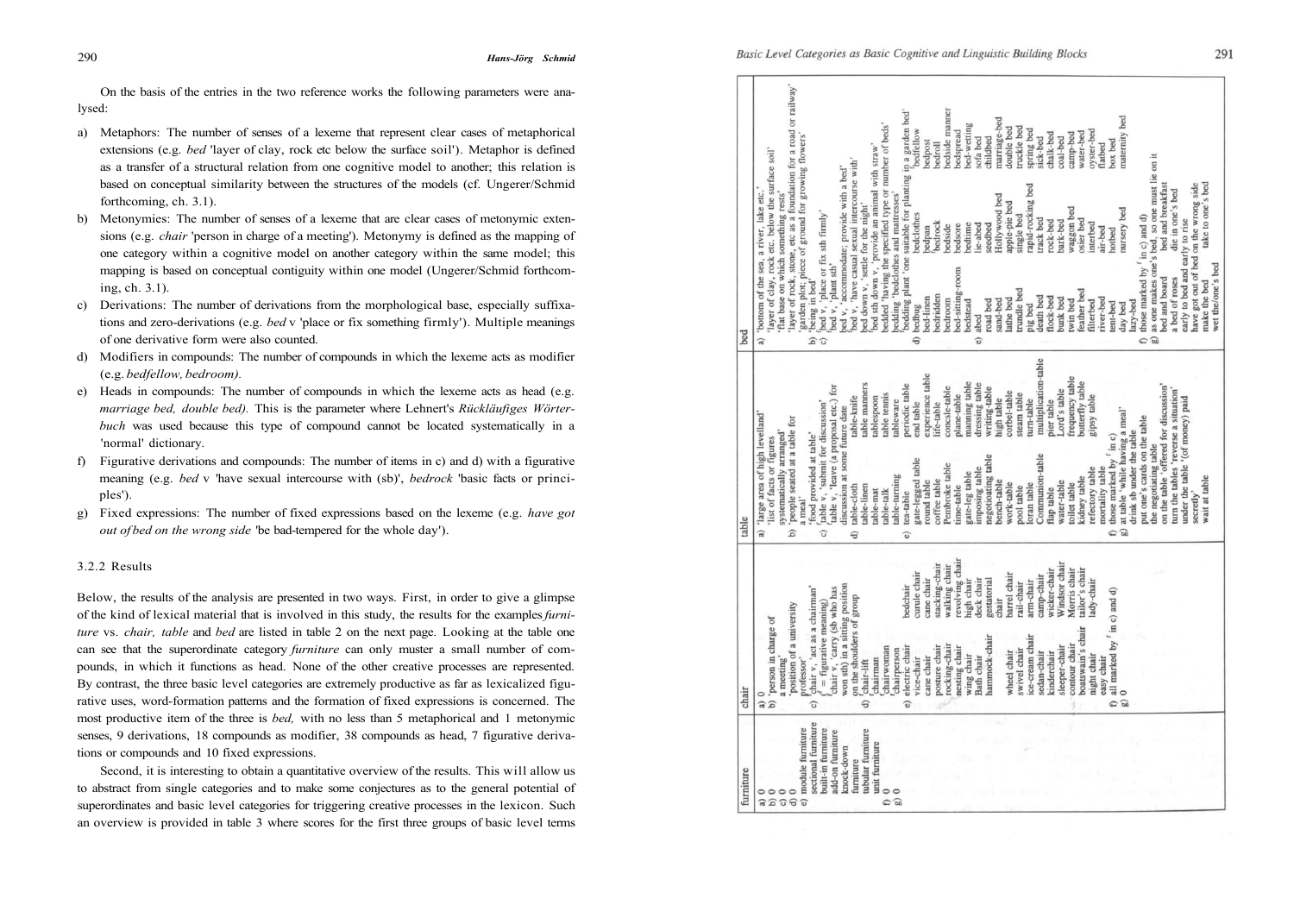and their superordinates are given. The 7 parameters are ordered as listed above. The bottom row of the table indicates the arithmetic means for all 75 basic level and 25 superordinate categories.

In view of the considerable variance of the scores and the fact that the 100 selected items hardly make up a representative random sample, one should certainly not assess the means with their statistical significance in mind. All the same, the pattern of the data is obvious. The results show that for all parameters that were taken into account, the superordinate categories yield much lower scores than the basic level categories. With the exception of parameters (a) (metaphors) and (c) (derivations), the scores of the basic level categories are at least four times as high as those of superordinates, and for the last two parameters (figurative word-formation items and fixed expressions) the difference is simply overwhelming. As far as numbers are concerned, then, the overall result of the study is that in all seven respects, the basic level categories that were investigated are much more productive than the related superordinate categories.

| superordinate | a        | b            | c            | d            | e            |              | g            | basic level | a              | b              | c              | d            | e              | f              | g              |
|---------------|----------|--------------|--------------|--------------|--------------|--------------|--------------|-------------|----------------|----------------|----------------|--------------|----------------|----------------|----------------|
| beverage      | $\bf{0}$ | $\mathbf{0}$ | $\mathbf{0}$ | $\mathbf{0}$ | $\mathbf{0}$ | $\mathbf{0}$ | $\mathbf{0}$ | tea         |                | 2              | $\mathbf{0}$   | 23           | 16             | $\mathbf{0}$   | 3              |
|               |          |              |              |              |              |              |              | milk        | $\overline{2}$ | $\mathbf{0}$   | 5              | 14           | 10             | 4              | $\overline{4}$ |
|               |          |              |              |              |              |              |              | juice       | $\overline{2}$ | $\mathbf{0}$   | 4              | $\mathbf{0}$ | $\overline{2}$ | $\overline{2}$ | 1              |
| building      | $\bf{0}$ | $\mathbf{0}$ |              | 2            | 5            | $\mathbf{0}$ | $\mathbf{0}$ | house       | $\mathbf{0}$   | 12             | 3              | 29           | 134            | 4              | 14             |
|               |          |              |              |              |              |              |              | church      | $\mathbf{0}$   | 5              | $\mathbf{0}$   | 3            | 8              | $\mathbf{0}$   | $\mathbf{0}$   |
|               |          |              |              |              |              |              |              | tower       | $\mathbf{0}$   | $\mathbf{0}$   | 5              |              | 11             | 3              | $\overline{2}$ |
| clothes       | $\bf{0}$ | $\mathbf{0}$ |              | 7            | 11           | $\mathbf{0}$ | $\mathbf{0}$ | shirt       | $\mathbf{0}$   | $\mathbf{0}$   | $\overline{2}$ | 4            | 14             | 1              | 4              |
|               |          |              |              |              |              |              |              | jacket      | 3              | $\mathbf{0}$   | $\mathbf{0}$   |              | 32             | $\mathbf{0}$   | $\mathbf{0}$   |
|               |          |              |              |              |              |              |              | coat        | $\overline{2}$ | $\Omega$       | $\overline{2}$ | 3            | 48             | 2              | $\overline{2}$ |
| crockery      | $\bf{0}$ | $\mathbf{0}$ | $\mathbf{0}$ | $\mathbf{0}$ | $\mathbf{0}$ | $\mathbf{0}$ | $\mathbf{0}$ | cup         | $\overline{c}$ | $\overline{c}$ | 3              | 3            | 23             | 3              | 3              |
|               |          |              |              |              |              |              |              | plate       | 6              | 3              | 3              | 3            | 54             | $\mathbf{0}$   | $\overline{2}$ |
|               |          |              |              |              |              |              |              | bowl        | $\overline{2}$ |                | $\mathbf{0}$   | $\mathbf{0}$ | 9              | $\mathbf{0}$   | $\mathbf{0}$   |
|               |          |              |              |              |              |              |              |             |                |                |                |              |                |                |                |
| arithm. mean  | 0,6      | 0,2          | 1,6          | 0, 8         | 5,2          | 0,1          | 0,2          |             | 1,1            | 0,8            | 2,2            | 4,8          | 23             | 1,7            | 3,1            |

Table 3: Overview of the scores for the first three groups of lexemes, and arithmetic means of the whole corpus

## 4. Discussion of the results

The results show that basic level terms make up the raw material for productive processes in the lexicon, while the potential of superordinate terms is rather limited. This difference in linguistic productivity can be explained when we recall the cognitive prominence of basic level categories.

As we have seen in section 2, basic level categories are privileged with regard to their perceptual (gestalt), conceptual (category-wide attributes) and interactive properties (motor movements). In other words, this means that we are very familiar with what the things subsumed in a basic level category look like; we have a thorough and extensive knowledge of what they are made of, of the parts they consist of and of the functions they are intended for; and we have handled them so often that we have gained a tremendous amount of experience related to what can be done with them and how they behave. This rich cognitive background associated with basic level categories makes it possible to work with them conceptually, as it were, and this is reflected in the extensions to the lexicon. For example, our knowledge of beds enables us to transfer their familiar flat shape to other domains, thus creating a metaphor. Likewise, the very familiar function of beds allows for a metaphorical mapping onto the cognitive model of trains, where the rails are seen as lying in their bed. Obviously there are such strong associations between the person who had the privilege of sitting in what probably used to be the only chair in a meeting and the chair itself that this gave rise to a lexicalized metonymy.

In the field of word-formation, basic level terms occur frequently as heads in compounds, because they have so many facets that can be further specified. To name some of the most obvious attributes, the category **TABLE** can be specified with regard to its members' function *(tea table, coffee table, pool table),* their shape *(kidney table, butterfly table, round table),* their location *(toilet table, refectory table),* or special parts or properties *(gate-legged table, flap table, corbel table)*. When they occupy the modifier position, basic level terms are often exploited for their privileged position in associative networks: most things that you need while you are at the dinner-table can be found in this paradigm, for example the items *table-cloth, table-linen, table-mat, table-knife, table-spoon, table ware,* not to forget the *table manners.*  Needless to say there are a number of examples where the whole compounds have given rise to further figurative meanings (e.g. *bedfellow, bedrock).* As far as derivations are concerned, the most frequent case is a conversion or zero-derivation from the noun to verbs. The shift from object or organism categories to an action category is usually also based on frequent interactions and often carries an element of metonymic mapping, for example when the word *bed* is used to denote actions like 'placing sth firmly', 'planting sth.' or 'having sexual intercourse with'. Finally, fixed expressions based on basic level terms, which in many cases again involve figurative elements, reflect our intimate familiarity with the members of the underlying categories which we have acquired through constant contact and interaction.

In contrast, superordinate categories do not treat entities in this comprehensive manner. Besides subsuming a number of basic level categories, superordinate categories primarily have the function of highlighting a small number of attributes that is shared by these basic level categories (Ungerer/Schmid forthcoming). For example, the superordinate category **FUR-NITURE** comprises the basic level categories **CHAIR, TABLE, BED, SOFA, SHELF** etc., and highlights the shared attributes 'is a large movable object' and 'makes a room suitable for living in'. Through this highlighting process the conceptual richness of the basic level categories is greatly diminished and, therefore, superordinate categories can be said to have a much 'leaner' category structure. Although the objects and organisms of course remain the same, we use only a small part of our knoweldge about them when we collect them in superordinate categories. As a consequence the basis for further conceptual, and hence linguistic, development is too narrow, and this is why superordinate terms contribute so little to the enlargement of the lexicon. The only productive process in which remarkable numbers of extensions based on superordinates occur are compounds with superordinates as heads. Given the limited conceptual content entailed in the superordinates themselves it is no great surprise that this specifying type of word-formation process prevails.